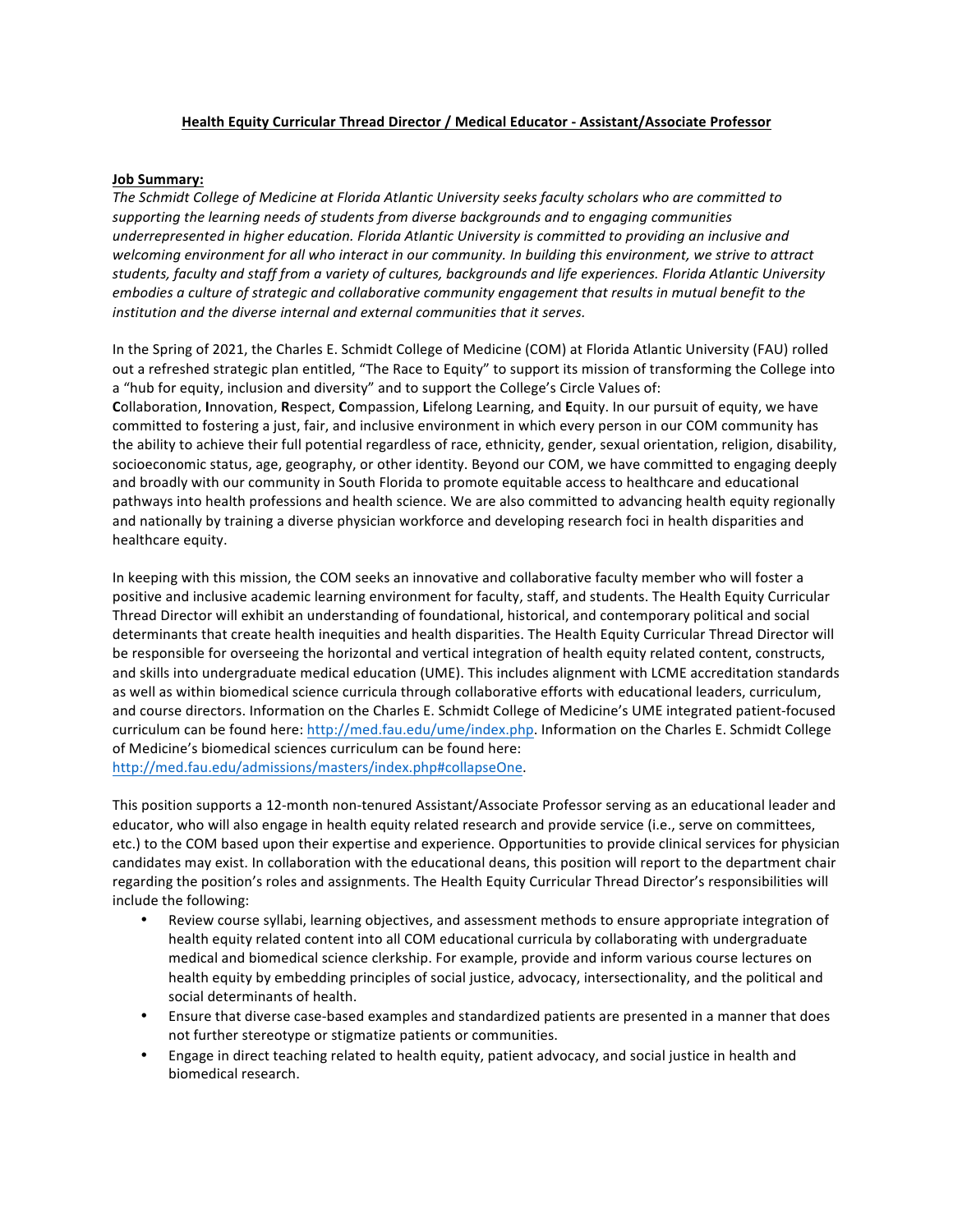- Serve as a small group course facilitator in the medical school curricula for both the foundational clinical and biomedical science courses.
- Provide course facilitator and faculty development trainings to equip faculty with appropriate skills to deliver health equity related content.
- Partner with COM researchers, faculty, and learners to build a shared understanding of approaches into the ethical conduct of research to achieve health equity and improve health outcomes for all.
- Support and collaborate with faculty and student researchers, research programs and projects that directly address the elimination of health inequities.
- Serve on COM and University committees as assigned.
- Advise and mentor medical students, residents, fellows, and graduate students.
- Engage in health equity scholarship and obtain funded research grants related to health equity in medical education, biomedical research, community engagement, or clinical practice.
- Participate in service activities at the department, college, university, professional and community levels.
- Engage in clinical activity (if clinician). The percentage of time assigned to clinical service will be determined by the Senior Associate Dean for Medical Education and Chief Diversity Officer in collaboration with the Dean and Department Chair.

## **Minimum Qualification:**

Doctoral degree (MD., DO., Ph.D., EdD., DrPH, DSW, etc.) from an accredited institution and credentials that merit appointment at the rank of assistant professor or higher required.

If applicable, a Florida medical license or eligibility for Florida licensure and board certification in applicant's specialty preferred.

Demonstrate experience teaching courses and integrating concepts related to health disparities and/or healthcare inequities into UME, GME and/or biomedical science curricula in a medical school, higher education health professions training setting or a biomedical graduate program preferred.

Knowledgeable regarding structural and systemic factors related to historical and contemporary political and social determinants of health, and intersectionality preferred.

Track record of research and scholarly products (i.e., journal articles, book chapters, grant-funded projects, etc.) in health inequities, healthcare equity, or pedagogical approaches that inform and address these matters is preferred.

Significant teaching experience documented by peer and learner evaluations and/or educational training/teaching awards is required.

Possess a high level of professionalism, integrity, independence, and dependability.

Experience working directly with people from diverse racial, ethnic, and socioeconomic backgrounds. Demonstrate skill in understanding of cultural differences.

Demonstrate a commitment to diversity, equity, and inclusion.

All applicants must apply electronically to the currently posted position Health Equity Curricular Thread Director / Medical Educator - Assistant/Associate Professor on the Office of Human Resources' career website (https://fau.edu/jobs) by completing the required online employment application and submitting the related documents. When completing the online application, please upload all required documentation noted here: (1) cover letter indicating interest in the position highlighting the qualities, skills, or strengths you would bring to the position. Including statements of your commitment to social justice, diversity, equity, and inclusion and your